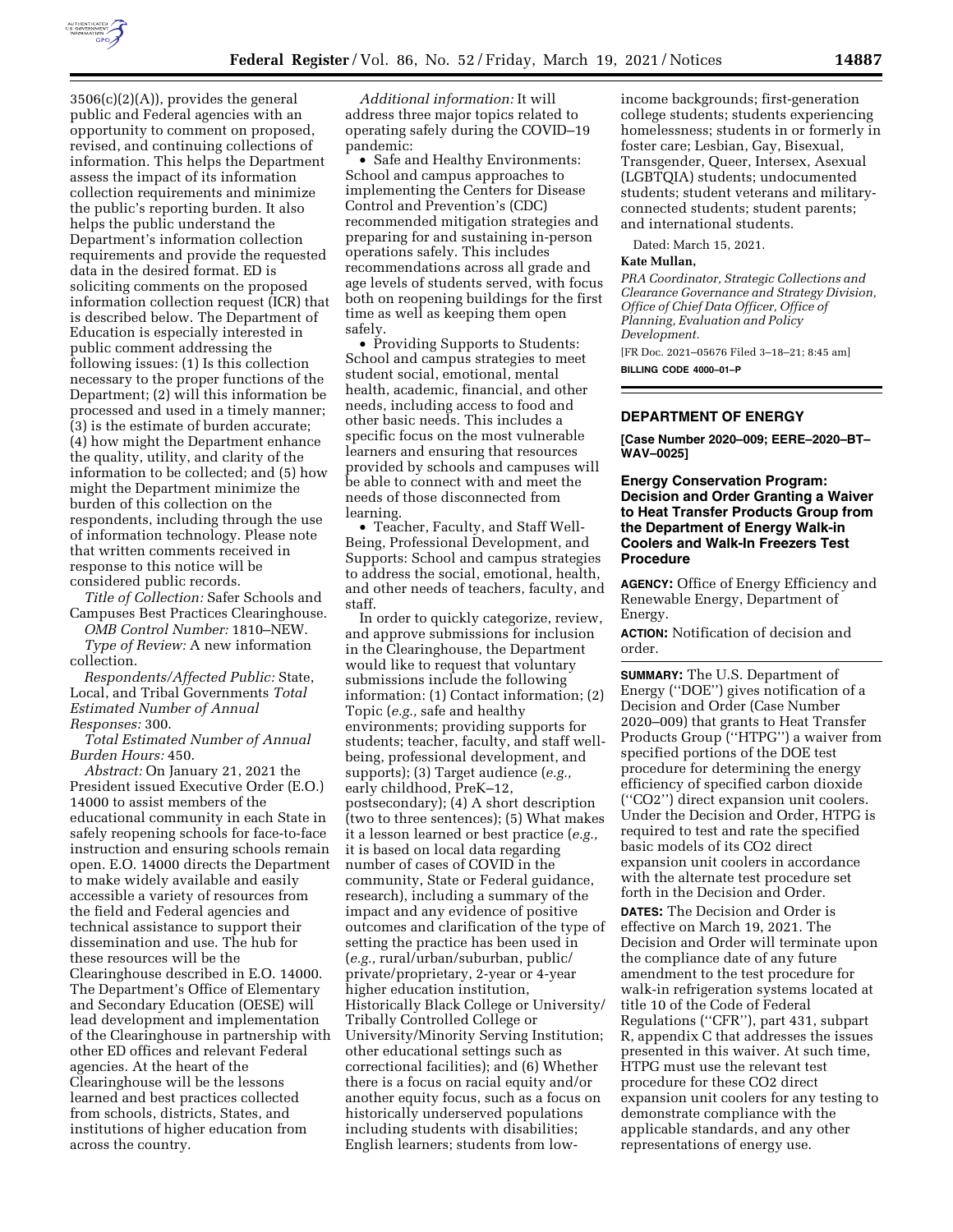### **FOR FURTHER INFORMATION CONTACT:**

Ms. Lucy deButts, U.S. Department of Energy, Office of Energy Efficiency and Renewable Energy, Building Technologies Office, EE–5B, 1000 Independence Avenue SW, Washington, DC 20585–0121. Email: *AS*\_*[Waiver](mailto:AS_Waiver_Requests@ee.doe.gov)*\_ *[Requests@ee.doe.gov.](mailto:AS_Waiver_Requests@ee.doe.gov)* 

Mr. Michael Kido, U.S. Department of Energy, Office of the General Counsel, Mail Stop GC–33, Forrestal Building, 1000 Independence Avenue SW, Washington, DC 20585–0103. Telephone: (202) 586–8145. Email: *[Michael.Kido@hq.doe.gov.](mailto:Michael.Kido@hq.doe.gov)* 

**SUPPLEMENTARY INFORMATION:** In accordance with § 431.401(f)(2) of Title 10 of the Code of Federal Regulations (10 CFR 431.401(f)(2)), DOE gives notification of the issuance of its Decision and Order as set forth below. The Decision and Order grants HTPG a waiver from the applicable test procedure at 10 CFR part 431, subpart R, appendix C for specified basic models of CO2 direct expansion unit coolers, and provides that HTPG must test and rate such CO2 direct expansion unit coolers using the alternate test procedure specified in the Decision and Order. HTPG's representations concerning the energy efficiency of the specified basic models must be based on testing according to the provisions and restrictions in the alternate test procedure set forth in the Decision and Order, and the representations must fairly disclose the test results. Distributors, retailers, and private labelers are held to the same requirements when making representations regarding the energy efficiency of this equipment. (42 U.S.C. 6314(d))

Consistent with 10 CFR 431.401(j), not later than May 18, 2021, any manufacturer currently distributing in commerce in the United States CO2 direct expansion unit coolers employing a technology or characteristic that results in the same need for a waiver from the applicable test procedure must submit a petition for waiver. Manufacturers not currently distributing such products/equipment in commerce in the United States must petition for and be granted a waiver prior to the distribution in commerce of CO2 direct expansion unit coolers in the United States. 10 CFR 431.401(j). Manufacturers may also submit a request for interim waiver pursuant to the requirements of 10 CFR 431.401.

# **Case # 2020–009**

# **Decision and Order**

#### **I. Background and Authority**

The Energy Policy and Conservation Act, as amended ("EPCA"),<sup>1</sup> authorizes the U.S. Department of Energy (''DOE'') to regulate the energy efficiency of a number of consumer products and certain industrial equipment. (42 U.S.C. 6291–6317) Title III, Part  $C^2$  of EPCA established the Energy Conservation Program for Certain Industrial Equipment, which sets forth a variety of provisions designed to improve energy efficiency for certain types of industrial equipment. This equipment includes walk-in cooler and walk-in freezer (collectively, ''walk-in'') refrigeration systems, the focus of this document. (42 U.S.C. 6311(1)(G))

The energy conservation program under EPCA consists essentially of four parts: (1) Testing, (2) labeling, (3) Federal energy conservation standards, and (4) certification and enforcement procedures. Relevant provisions of EPCA include definitions (42 U.S.C. 6311), test procedures (42 U.S.C. 6314), labeling provisions (42 U.S.C. 6315), energy conservation standards (42 U.S.C. 6313), and the authority to require information and reports from manufacturers (42 U.S.C. 6316).

The Federal testing requirements consist of test procedures that manufacturers of covered equipment must use as the basis for: (1) Certifying to DOE that their equipment complies with the applicable energy conservation standards adopted pursuant to EPCA (42 U.S.C. 6316(a); 42 U.S.C. 6295(s)), and (2) making representations about the efficiency of that equipment (42 U.S.C. 6314(d)). Similarly, DOE must use these test procedures to determine whether the equipment complies with relevant standards promulgated under EPCA. (42 U.S.C. 6316(a); 42 U.S.C. 6295(s))

Under 42 U.S.C. 6314, EPCA sets forth the criteria and procedures DOE is required to follow when prescribing or amending test procedures for covered equipment. EPCA requires that any test procedures prescribed or amended under this section must be reasonably designed to produce test results which reflect energy efficiency, energy use or estimated annual operating cost of covered equipment during a representative average use cycle and requires that test procedures not be unduly burdensome to conduct. (42

U.S.C.6314(a)(2)) The test procedure for walk-in refrigeration systems is set forth in the Code of Federal Regulations (''CFR'') at 10 CFR part 431, subpart R, appendix C, *Uniform Test Method for the Measurement of Net Capacity and AWEF of Walk-In Cooler and Walk-In Freezer Refrigeration Systems*  (''Appendix C'').

Any interested person may submit a petition for waiver from DOE's test procedure requirements. 10 CFR 431.401(a)(1). DOE will grant a waiver from the test procedure requirements if DOE determines either that the basic model(s) for which the waiver was requested contains a design characteristic that prevents testing of the basic model according to the prescribed test procedures, or that the prescribed test procedures evaluate the basic model in a manner so unrepresentative of its true energy consumption characteristics as to provide materially inaccurate comparative data. 10 CFR 431.401(f)(2). DOE may grant the waiver subject to conditions, including adherence to alternate test procedures. *Id.* 

As soon as practicable after the granting of any waiver, DOE will publish in the **Federal Register** a notice of proposed rulemaking to amend its regulations so as to eliminate any need for the continuation of such waiver. 10 CFR 431.401(l). As soon thereafter as practicable, DOE will publish in the **Federal Register** a final rule to that effect. *Id.* When DOE amends the test procedure to address the issues presented in a waiver, the waiver will automatically terminate on the date on which use of that test procedure is required to demonstrate compliance. 10 CFR 431.401(h)((3).

#### **II. HTPG's Petition for Waiver: Assertions and Determinations**

By letter dated July 6, 2020, HTPG filed a petition for waiver and a petition for interim waiver from the DOE test procedure applicable to CO2 direct expansion unit coolers set forth in Appendix C. HTPG claimed that the test conditions described in the Air-Conditioning, Heating, and Refrigeration Institute (''AHRI'') Standard 1250–2009, Standard for Performance Rating of Walk-In Coolers and Freezers (''AHRI 1250–2009'') (for walk-in refrigerator unit coolers and freezer unit coolers tested alone), as incorporated by Appendix C with modification, cannot be achieved by the specified basic models and are not consistent with operation of HTPG's CO2 direct expansion unit coolers. HTPG asserted that the prescribed test procedure is not appropriate for HTPG's CO2 direct expansion unit coolers and the test

<sup>1</sup>All references to EPCA in this document refer to the statute as amended through the Energy Act of 2020, Public Law 116–260 (Dec. 27, 2020). 2For editorial reasons, upon codification in the

U.S. Code, Part C was redesignated as Part A–1.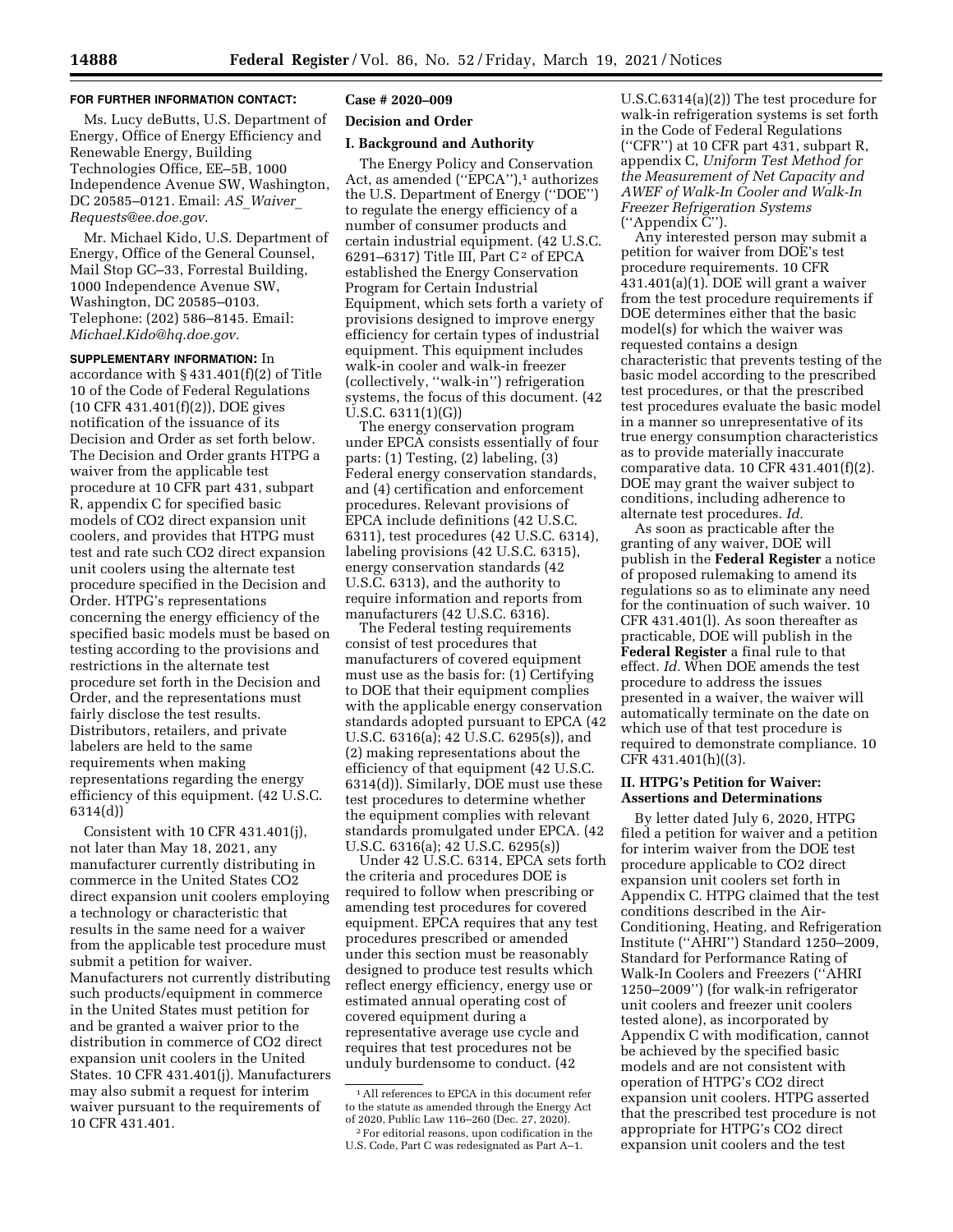conditions are not achievable, since CO2 refrigerant has a critical temperature of 87.8 °F 3 and the current DOE test procedure requires a liquid inlet saturation temperature of 105 °F and liquid inlet subcooling of 9 °F. HTPG suggested that the test conditions should be more consistent with typical operating conditions for a transcritical CO2 booster system.

HTPG's suggested test procedure specifies using modified liquid inlet saturation and liquid inlet subcooling temperatures of 38 °F and 5 °F, respectively, for both walk-in refrigerator unit coolers and walk-in freezer unit coolers. Additionally, because the subject units are used in transcritical CO2 booster systems, HTPG recommended that the calculations in AHRI 1250–2009, section 7.9 should be used to determine the annual walk-in energy factor (''AWEF'') and net capacity for unit coolers matched to parallel rack systems, as required under the DOE test procedure. This section of AHRI 1250–2009 is prescribed by the DOE test procedure for determining AWEF for all unit coolers tested alone (see section 3.3.1 of Appendix C). Finally, HTPG also recommended that AHRI 1250–2009, Table 17, EER for Remote Commercial Refrigerated Display Merchandisers and Storage Cabinets, should be used to determine power consumption of CO2 direct expansion unit cooler systems, as required under the DOE test procedure.

On December 23, 2020, DOE published a notification that announced its receipt of the petition for waiver and granted HTPG an interim waiver. 85 FR 83927 (''Notification of Petition for Waiver''). In the Notification of Petition for Waiver, DOE acknowledged the difference in critical pressure and temperature between traditional

refrigerants (such as R404A) and CO2 as used in HTPG's direct expansion unit coolers. 85 FR 83927, 83929. DOE also noted that the transcritical nature of CO2 generally requires a more complex refrigeration cycle design to approach the efficiency of traditional refrigerant cycles during operation in high temperature conditions. *Id.* 

In the Notification of Petition for Waiver, DOE also solicited comments from interested parties on all aspects of the petition and the specified alternate test procedure. 85 FR 83927, 83827. DOE received no substantive comments 4 in response to the Notification of Petition for Waiver.

For the reasons explained here and in the Notification of Petition for Waiver, absent a waiver, the basic models identified by HTPG in its petition cannot be tested and rated for energy consumption on a basis representative of their true energy consumption characteristics. DOE has reviewed the recommended procedure suggested by HTPG and concludes that it will allow for the accurate measurement of the energy use of the CO2 direct expansion unit coolers, while alleviating the testing issues associated with HTPG's implementation of DOE's applicable walk-in refrigeration systems test procedure for the specified basic models.

Thus, DOE is requiring that HTPG test and rate specified CO2 direct expansion unit cooler basic models according to the alternate test procedure specified in this Decision and Order, which is identical to the procedure provided in the interim waiver.

This Decision and Order applies only to the basic models listed and does not extend to any other basic models. DOE evaluates and grants waivers for only those basic models specifically set out

in the petition, not future models that may be manufactured by the petitioner. HTPG may request that DOE extend the scope of this waiver to include additional basic models that employ the same technology as those listed in this waiver. 10 CFR 431.401(g). HTPG may also submit another petition for waiver from the test procedure for additional basic models that employ a different technology and meet the criteria for test procedure waivers. 10 CFR 431.401(a)(1).

DOE notes that it may modify or rescind the waiver at any time upon DOE's determination that the factual basis underlying the petition for waiver is incorrect, or upon a determination that the results from the alternate test procedure are unrepresentative of the basic models' true energy consumption characteristics. 10 CFR  $\overline{431.401(k)}$  $(1)$ . Likewise, HTPG may request that DOE rescind or modify the waiver if the company discovers an error in the information provided to DOE as part of its petition, determines that the waiver is no longer needed, or for other appropriate reasons. 10 CFR 431.401(k)(2).

#### **III. Order**

After careful consideration of all the material that was submitted by HTPG, HTPG's consumer-facing materials, including websites and product specification sheets for the basic models listed in HTPG's petition, as well as other industry information pertaining to the subject basic models listed by HTPG, it is *ordered* that:

(1) HTPG must, as of the date of publication of this Order in the **Federal Register**, test and rate the following CO2 direct expansion unit cooler basic models with the alternate test procedure as set forth in paragraph (2):

## RUSSELL-BRANDED BASIC MODEL NUMBERS

| RL6A041ADAF | RL6A041DDAF | RL6A052ADAF | RL6A052DDAF | RL6A066ADAF | RL6A066DDAF |
|-------------|-------------|-------------|-------------|-------------|-------------|
| RL6A073ADAF | RL6A073DDAF | RL6A094ADAF | RL6A094DDAF | RL6A117ADAF | PL6A117DDAF |
| RL6A130ADAF | RL6A130DDAF | RL6A141ADAF | RL6A141DDAF | RL6A161ADAF | RL6A161DDAF |
| RL6A181ADAF | RL6A181DDAF | RL6A195ADAF | RL6A195DDAF | RL6A235ADAF | RL6A235DDAF |
| RL6A260ADAF | RL6A260DDAF | RL6A295ADAF | RL6A295DDAF | RL6A330ADAF | RL6A330DDAF |
| RL6A390ADAF | RL6A390DDAF | RL6E035DDAF | RL6E042DDAF | RL6E049DDAF | RL6E066DDAF |
| RL6E077DDAF | RL6E090DDAF | RL6E105DDAF | RL6E121DDAF | RL6E142DDAF | RL6E162DDAF |
| RL6E182DDAF | RL6E200DDAF | RL6E200EDAF | RL6E244DDAF | RL6E244EDAF | RL6E281DDAF |
| RL6E281EDAF | RL4E027DDAF | RL4E032DDAF | RL4E038DDAF | RL4E051DDAF | RL4E064DDAF |
| RL4E080DDAF | RL4E094DDAF | RL4E110DDAF | RL4E125DDAF | RL4E141DDAF | RL4E155DDAF |
| RL4E155EDAF | RL4E195DDAF | RL4E195EDAF | RL4E230DDAF | RL4E230EDAF |             |
|             |             |             |             |             |             |
| RM6A182ADAF | RM6A182DDAF | RM6A182FDAF | RM6A220ADAF | RM6A220DDAF | RM6A220FDAF |
| RM6A276ADAF | RM6A276DDAF | RM6A276FDAF | RM6A370ADAF | RM6A370DDAF | RM6A370FDAF |
| RM6A442ADAF | RM6A442DDAF | RM6A442FDAF | RM6A549ADAF | RM6A549DDAF | RM6A549FDAF |
|             |             |             |             |             |             |

<sup>&</sup>lt;sup>3</sup>The test procedure specifies the unit cooler refrigerant inlet condition in terms of a saturation temperature (the temperature at which it completes the condensation process in a condenser) and the subcooling temperature (additional reduction in temperature lower than the specified saturation

temperature). For CO2, the critical temperature above which there cannot exist separate liquid and gas phases is below the saturation condition specified in the test procedure—hence, the specified condition cannot be achieved.

4One comment was received, but it did not contain any content. The comment only stated the docket number for the notification of petition for waiver and grant of an interim waiver.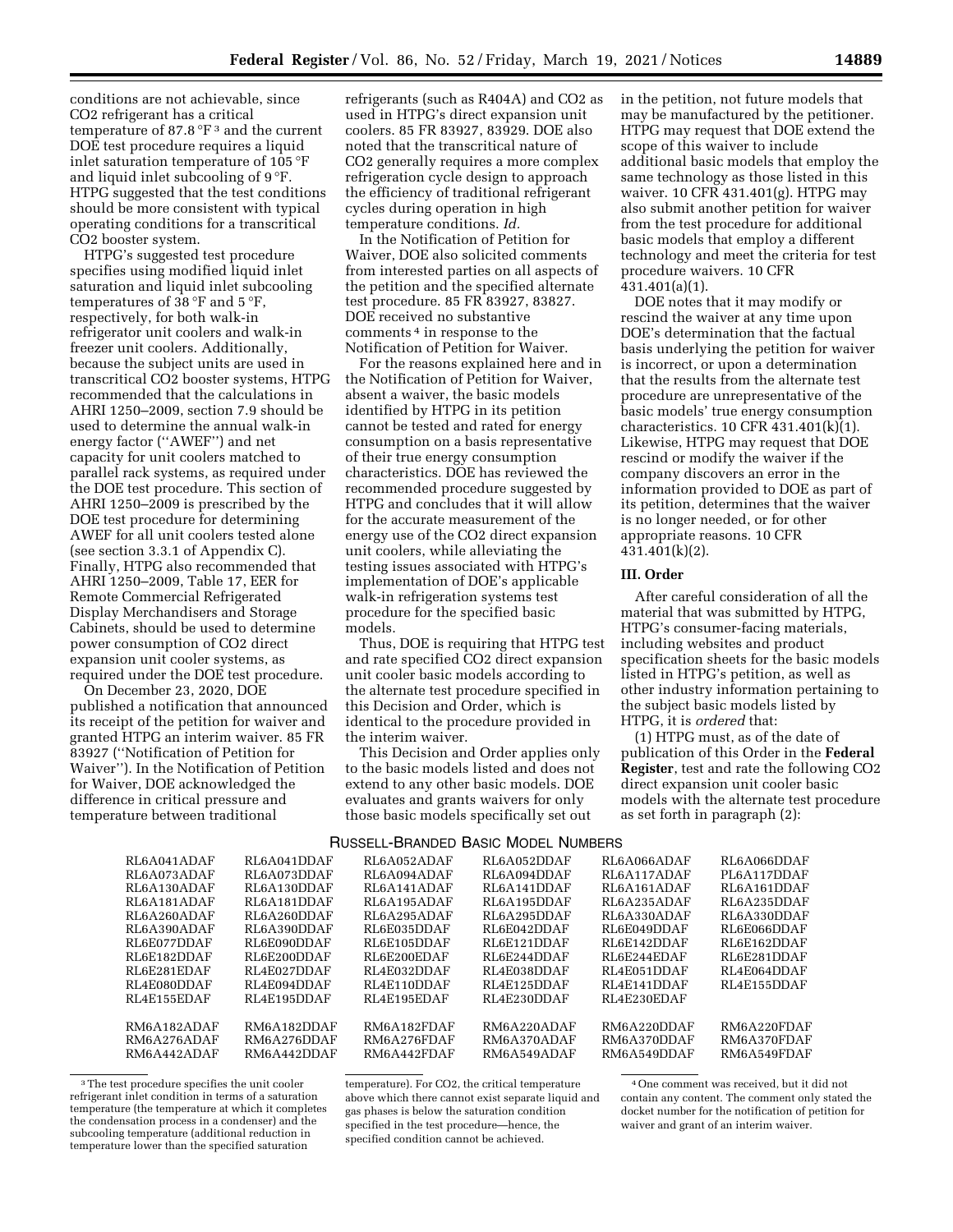|               |               | RUSSELL-BRANDED BASIC MODEL NUMBERS- |               | Continued     |               |
|---------------|---------------|--------------------------------------|---------------|---------------|---------------|
| RM6A658ADAF   | RM6A658DDAF   | RM6A658FDAF                          | RM6E153DDAF   | RM6E153EDAF   | RM6E153FDAF   |
| RM6E153GDAF   | RM6E184DDAF   | RM6E184EDAF                          | RM6E184FDAF   | RM6E184GDAF   | RM6E311DDAF   |
| RM6E311EDAF   | RM6E311FDAF   | RM6E311GDAF                          | RM6E374DDAF   | RM6E374EDAF   | RM6E374FDAF   |
| RM6E374GDAF   | RM6E469EDAF   | RM6E469FDAF                          | RM6E469GDAF   | RM6E564EDAF   | RM6E564FDAF   |
| RM6E564GDAF   | RM4E110DDAF   | RM4E110EDAF                          | RM4E110FDAF   | RM4E110GDAF   | RM4E143DDAF   |
| RM4E143EDAF   | RM4E143FDAF   | RM4E143GDAF                          | RM4E232DDAF   | RM4E232EDAF   | RM4E232FDAF   |
| RM4E232GDAF   | RM4E288DDAF   | RM4E288EDAF                          | RM4E288FDAF   | RM4E288GDAF   | RM4E336EDAF   |
| RM4E336FDAF   | RM4E336GDAF   | RM4E419EDAF                          | RM4E419FDAF   | RM4E419GDAF   |               |
|               |               |                                      |               |               |               |
| RV6A043ADAF   | RV6A043DDAF   | RV6A053ADAF                          | RV6A053DDAF   | RV6A085ADAF   | RV6A085DDAF   |
| RV6A106ADAF   | RV6A106DDAF   | RV6A129ADAF                          | RV6A129DDAF   | RV6A158ADAF   | RV6A158DDAF   |
| RV6A176ADAF   | RV6A176DDAF   | RV6A218ADAF                          | RV6A218DDAF   | RV6A271ADAF   | RV6A271DDAF   |
| RV6E043DDAF   | RV6E053DDAF   | RV6E085DDAF                          | RV6E106DDAF   | RV6E129DDAF   | RV6E158DDAF   |
| RV6E176DDAF   | RV6E218DDAF   | RV6E271DDAF                          |               |               |               |
| ASLA25048ADAF | ASLA25048DDAF | ASLA25061ADAF                        | ASLA25061DDAF | ASLA35073ADAF | ASLA35073DDAF |
| ASLA45098ADAF | ASLA45098DDAF | ASLA55122ADAF                        | ASLA55122DDAF | ASLA65158ADAF | ASLA65158DDAF |
| ASLE25048DDAF | ASLE25058DDAF | ASLE35070DDAF                        | ASLE45094DDAF | ASLE55117DDAF | ASLE65150DDAF |
|               |               |                                      |               |               |               |
| RE6A041ADAF   | RE6A041DDAF   | RE6A070ADAF                          | RE6A070DDAF   | RE6A084ADAF   | RE6A084DDAF   |
| RE6A104ADAF   | RE6A104DDAF   | RE6A128ADAF                          | RE6A128DDAF   | RE6A141ADAF   | RE6A141DDAF   |
| RE6A169ADAF   | RE6A169DDAF   | RE6A204ADAF                          | RE6A204DDAF   | RE6A258ADAF   | RE6A258DDAF   |
| RE6E037DDAF   | RE6E045DDAF   | RE6E075DDAF                          | RE6E089DDAF   | RE6E108DDAF   | RE6E125DDAF   |
| RE6E137DDAF   | RE6E182DDAF   | RE6E221DDAF                          | RE6E278DDAF   | RE4E037DDAF   | RE4E075DDAF   |
| RE4E107DDAF   | RE4E149DDAF   | RE4E186DDAF                          | RE4E234DDAF   |               |               |
| RH6A031DDAF   | RH6A031FDAF   | RH6A043DDAF                          | RH6A043FDAF   | RH6A052DDAF   | RH6A052FDAF   |
| RH6A063DDAF   | RH6A063FDAF   | RH6A087DDAF                          | RH6A087FDAF   | RH6A105DDAF   | RH6A105FDAF   |
| RH6A132DDAF   | RH6A132FDAF   | RH6A156DDAF                          | RH6A156FDAF   | RH6A175DDAF   | RH6A175FDAF   |
| RH6A209DDAF   | RH6A209FDAF   | RH6E033DDAF                          | RH6E033EDAF   | RH6E033FDAF   | RH6E033GDAF   |
| RH6E044DDAF   | RH6E044EDAF   | RN6E044FDAF                          | RH6E044GDAF   | RH6E053DDAF   | RH6E053EDAF   |
| RH6E053FDAF   | RH6E053GDAF   | RH6E066DDAF                          | RH6E066EDAF   | RH6E066FDAF   | RH6E066GDAF   |
| RH6E089DDAF   | RH6E089EDAF   | RH6E089FDAF                          | RH6E089GDAF   | RH6E109DDAF   | RH6E109EDAF   |
| RH6E109FDAF   | RH6E109GDAF   | RH6E134DDAF                          | RH6E134EDAF   | RH6E134FDAF   | RH6E134GDAF   |
| RH6E163DDAF   | RH6E163EDAF   | RH6E163FDAF                          | RH6E163GDAF   | RH6E199DDAF   | RH6E199EDAF   |
| RH6E199FDAF   | RH6E199GDAF   | RH4E035DDAF                          | RH4E035EDAF   | RH4E035FDAF   | RH4E035GDAF   |
| RH4E044DDAF   | RH4E044EDAF   | RH4E044FDAF                          | RH4E044GDAF   | RH4E071DDAF   | RH4E071EDAF   |
| RH4E071FDAF   | RH4E071GDAF   | RH4E087DDAF                          | RH4E087EDAF   | RH4E087FDAF   | RH4E087GDAF   |
| RH4E107DDAF   | RH4E107EDAF   | RH4E107FDAF                          | RH4E107GDAF   | RH4E131DDAF   | RH4E131EDAF   |
| RH4E131FDAF   | RH4E131GDAF   | RH4E167DDAF                          | RH4E167EDAF   | RH4E167FDAF   | RH4E167GDAF   |

(2) The alternate test procedure for the HTPG basic models listed in paragraph (1) of this Order is the test procedure for walk-in refrigeration systems prescribed by DOE at 10 CFR part 431, subpart R, appendix C (''Appendix C''), except that the liquid inlet saturation temperature test condition and liquid inlet

subcooling temperature test condition shall be modified to 38 °F and 5 °F, respectively, for both walk-in refrigerator unit coolers and walk-in freezer unit coolers, as detailed below. All other requirements of Appendix C and DOE's other relevant regulations remain applicable.

TABLE 15—REFRIGERATOR UNIT COOLER

In Appendix C, under section 3.1. *General modifications: Test Conditions and Tolerances,* revise section 3.1.5., to read as follows:

3.1.5. Tables 15 and 16 shall be modified to read as follows:

| Test description                        | Unit cooler<br>air entering<br>` dry-bulb, °F ⊥ | Unit cooler<br>air entering<br>relative<br>humidity. % | Saturated<br>suction<br>temp, <sup>o</sup> F | Liquid inlet<br>saturation<br>temp, $\degree$ F | Liquid inlet<br>subcooling<br>temp, <sup>o</sup> F | Compressor<br>capacity | Test objective                                            |
|-----------------------------------------|-------------------------------------------------|--------------------------------------------------------|----------------------------------------------|-------------------------------------------------|----------------------------------------------------|------------------------|-----------------------------------------------------------|
| Off Cycle Fan Power                     | 35                                              | $50$                                                   |                                              |                                                 |                                                    | Compressor Off         | Measure fan input power during<br>compressor off cycle.   |
| <b>Refrigeration Capacity Suction A</b> | 35                                              | $50$                                                   | 25                                           | 38                                              | 5 <sup>1</sup>                                     | Compressor On          | Determine Net Refrigeration Ca-<br>pacity of Unit Cooler. |

Note: Superheat to be set according to equipment specification in equipment or installation manual. If no superheat specification is given, a default superheat value<br>of 6.5°F shall be used. The superheat setting used in th

| <b>TABLE 16-FREEZER UNIT COOLER</b> |  |  |
|-------------------------------------|--|--|
|-------------------------------------|--|--|

| Test description                        | Unit cooler<br>air entering<br>dry-bulb, °F ⊣ | Unit cooler<br>air entering<br>relative<br>humidity. % | Saturated<br>suction<br>temp, <sup>o</sup> F | Liquid inlet<br>saturation<br>temp, <sup>o</sup> F | Liquid inlet<br>subcooling<br>temp, °F | Compressor<br>capacity | Test objective                                            |
|-----------------------------------------|-----------------------------------------------|--------------------------------------------------------|----------------------------------------------|----------------------------------------------------|----------------------------------------|------------------------|-----------------------------------------------------------|
| Off Cycle Fan Power                     | $-10$                                         | <50                                                    |                                              |                                                    |                                        | Compressor Off         | Measure fan input power during<br>compressor off cycle.   |
| <b>Refrigeration Capacity Suction A</b> | $-10$                                         | <50                                                    | $-20$                                        | 38                                                 |                                        | 5   Compressor On      | Determine Net Refrigeration Ca-<br>pacity of Unit Cooler. |